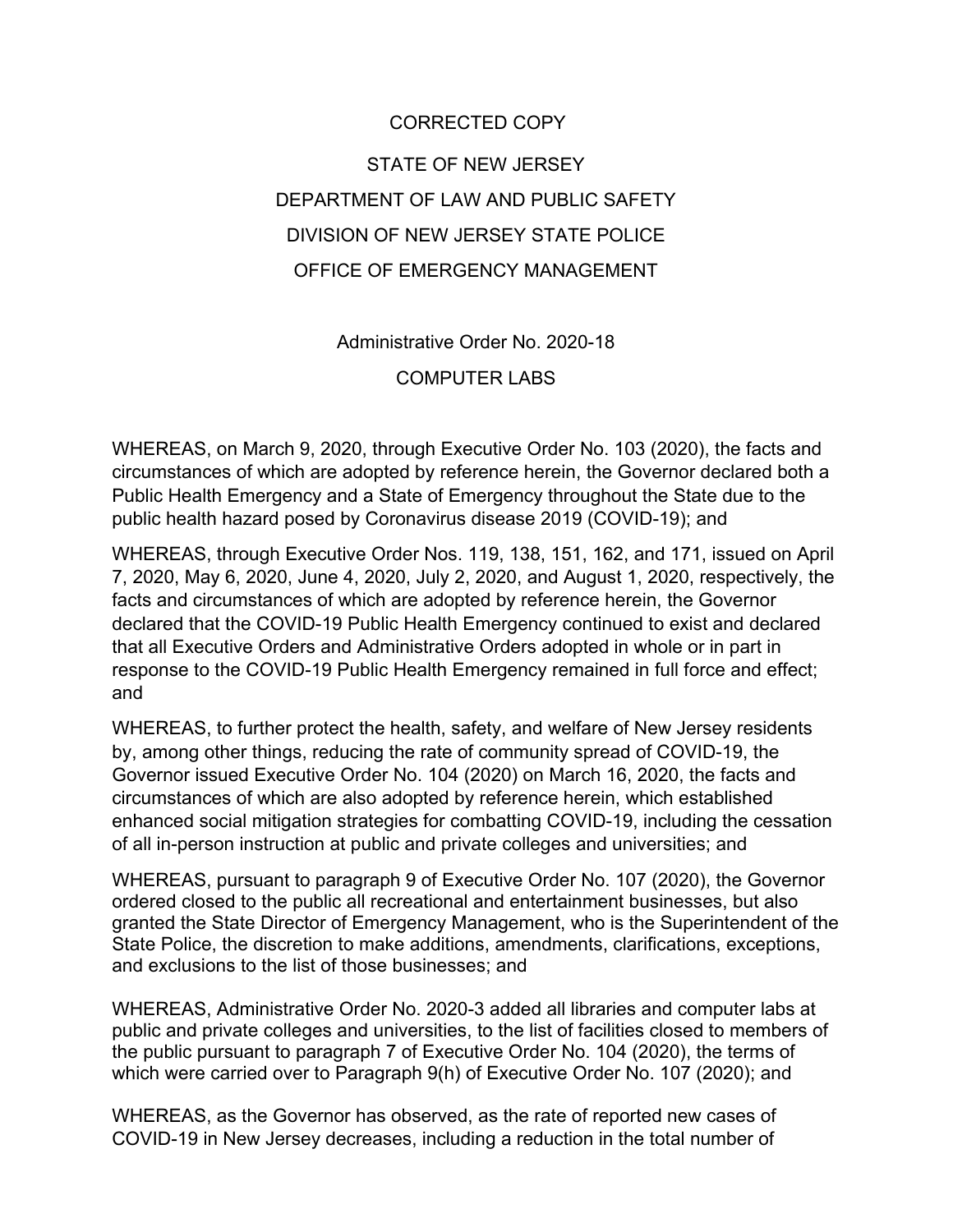individuals being admitted to hospitals for COVID-19, the State can begin to take certain steps to lift certain restrictions that were designed to limit person-to-person contact; and

WHEREAS, after consultation with officials from the Department of Health ("DOH"), the Governor announced a multi-stage New Jersey's Road Back Plan ("Plan") for the methodical and strategic reopening of businesses and activities based on scientific data and metrics concerning the level of disease transmission risk and essential classification; and

WHEREAS, consistent with this Plan, Administrative Order 2020-15 clarified that libraries at all private and public colleges and universities were permitted to reopen to the public as of 6:00 a.m. on June 15, 2020, subject to enumerated health and safety requirements; and

WHEREAS, further consistent with the Plan, the Governor signed Executive Order No. 155, (2020), which allowed institutions of higher education to resume in-person instruction of students for curricula that require labs, technical, clinical, or hands-on instruction subject to enumerated health and safety requirements; and

WHEREAS, the Governor expressly authorized State Director of Emergency Management, who is the Superintendent of State Police, to make additions, amendments, clarifications, exceptions, and exclusions to certain terms and provisions of Executive Order No. 155 (2020); and

WHEREAS, college and university students may begin to return to campus for the upcoming academic year in the coming weeks and computer labs serve as an indispensable resource for students, as well as for faculty and members of the public who may not otherwise have access to such resources; and

WHEREAS, permitting limited use of computer labs at public and private colleges and universities with health and safety protocols is necessary so that college and university students returning to campus are able to have the resources they need for their education; and

Whereas, the risk of COVID-19 spread will be significantly reduced in computer labs with policies that require proper social distancing and sanitation procedures and prohibit common seating areas; and

NOW, THEREFORE, I, Patrick J. Callahan, State Director of Emergency Management, hereby ORDER as follows:

## **Computer Labs**

1. All computer labs at public and private colleges and universities may open tothe public, effective at 6:00 a.m. on Tuesday, August 11, 2020, but only where such policies are adopted that adhere to the restart plan submitted by the college or university to the Office of the Secretary of Higher Education pursuant to Paragraph 4 of Executive Order 155 (2020) and the relevant provisions of the